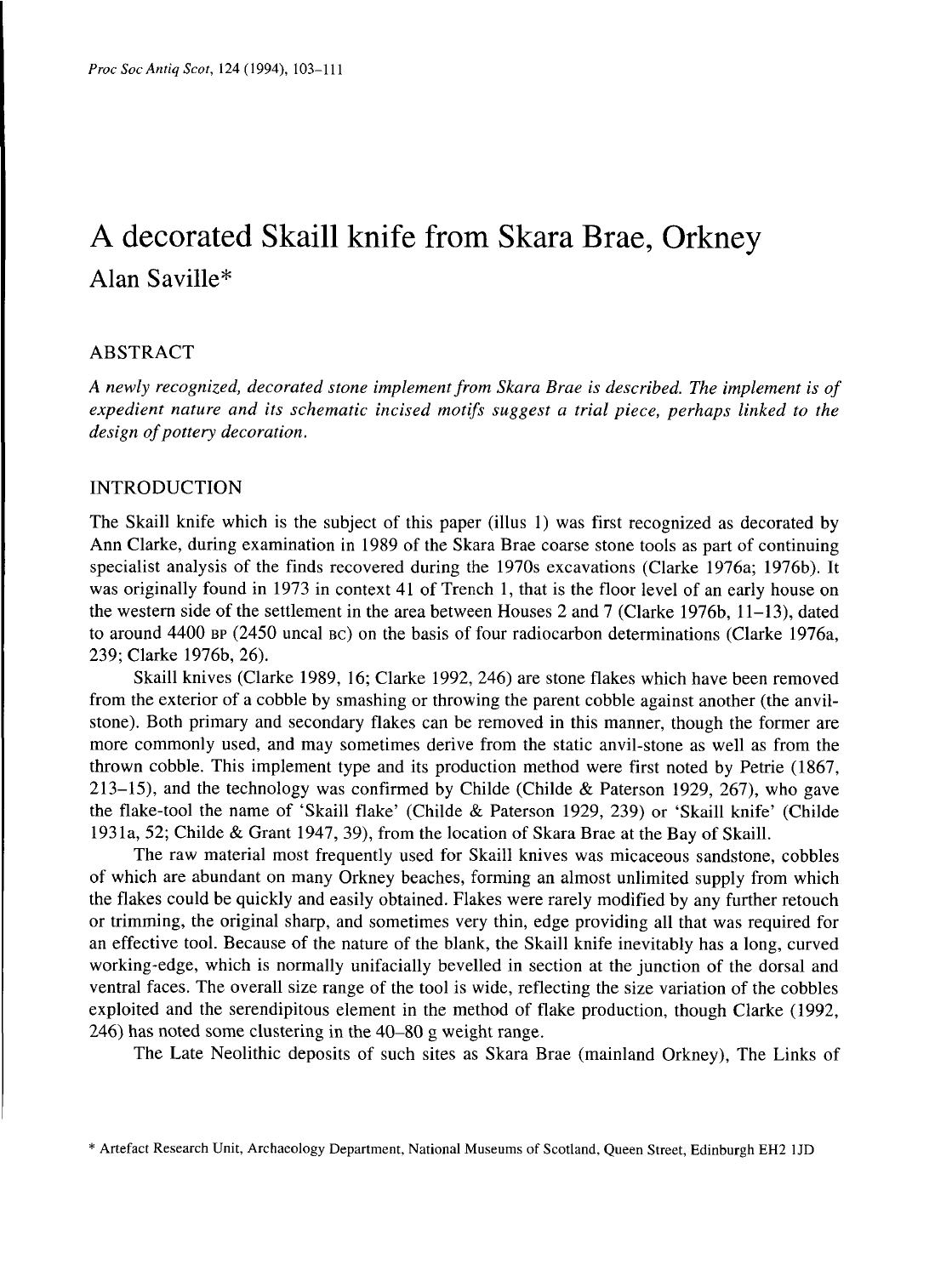Noltland (Westray), Rinyo (Rousay), and Pool and Tofts Ness (Sanday) contain many examples of Skaill knives (Clarke 1992, Table 18.1), and they seem particularly associated with midden contexts when found during controlled excavation *(ibid,* 254; Ritchie 1983, 82). The large numbers in which these tools are found (cf Childe 1931b, 114; Childe & Grant 1947, 39; Petrie 1867, 213) must attest their significance within the contemporary material culture, though assessment of this needs to be tempered by consideration of their expendability. The associations of the Skaill knife are almost exclusively with settlements, the apparent exceptions being the two examples from the chambered tomb of Quoyness (Childe 1952, 135; Henshall 1963, 247) and the three from Quanterness (Henshall 1979, 82), though at Quoyness the context in the 'platform' surrounding the cairn is perhaps one of domestic rubbish (Henshall 1963, 130), of uncertain relationship to the tomb and its funerary function.

Experimental work has demonstrated the efficiency of Skaill knife-type flakes as butchering tools (Clarke 1989), although they may conceivably also have been used for a variety of tasks on other pliant substances (Clarke 1992, 246). Clarke's experiments were restricted to beef, mutton, and venison, but in view of the likely importance of fishing in the Skara Brae economy (Clarke 1976a, 243), the use of Skaill knives in the preparation of fish such as cod can also be envisaged. The working life of these flakes was probably quite short given their susceptibility to edge damage and it is possible, because they are made from such an abundant resource, that they were frequently not used to their full potential before being discarded. Clarke (1992, 254) has suggested that they may have become unsuitable for further use by contamination rather than wear.

## THE DECORATED SKAILL KNIFE (ILLUS 1-2)

The blank is a primary flake from a cobble of fine-grained, very micaceous sandstone, the external surface of which is a light olive-grey (Munsell 5Y 6/2) in colour. The point of impact in the production of this flake appears to be at the base, as shown in illus 1. Following this axis, the flake is 86 mm long and 120 mm wide. The maximum thickness is 17 mm and the weight 204 g.

The ventral face exhibits an uneven surface, caused probably by irregular bedding planes in the rock. The flake edge has not been retouched and it is uncertain whether the slight damage along the distal edge represents wear during use or if it can be attributed to early post-depositional damage. There is no modern damage apart from two slight nicks on the distal edge. Modification, therefore, apart from any slight post-depositional weathering effects, is restricted to the decoration on the dorsal surface.

#### THE DECORATION

The decoration is formed by shallowly incised lines, varying in width from 0.3 to 1 mm and averaging about 0.5 mm. The depth and distinctness of the lines is variable, and the clarity of the decoration in the photograph (illus 2, taken using raking light) is misleading in that the design is much less apparent in the hand under a flat light. Some of the incisions still show lighter-coloured stone of the cobble interior exposed at the base of the incision, in others the base of the incision has effectively weathered to the same colour as the cobble exterior.

The execution of the decoration has been less than exact, and some lines have obviously been restarted or have over-run, others seem to veer accidentally. In part, this reflects slight inconsistencies in the surface of the cobble, in part a lack of ability, care, or perhaps more simply the absence of any concern with precision. Where the incisions cross each other at an angle it is generally clear, from inspection through a binocular microscope, which predates which, and in illus 1 the attempt has been made to reflect this information.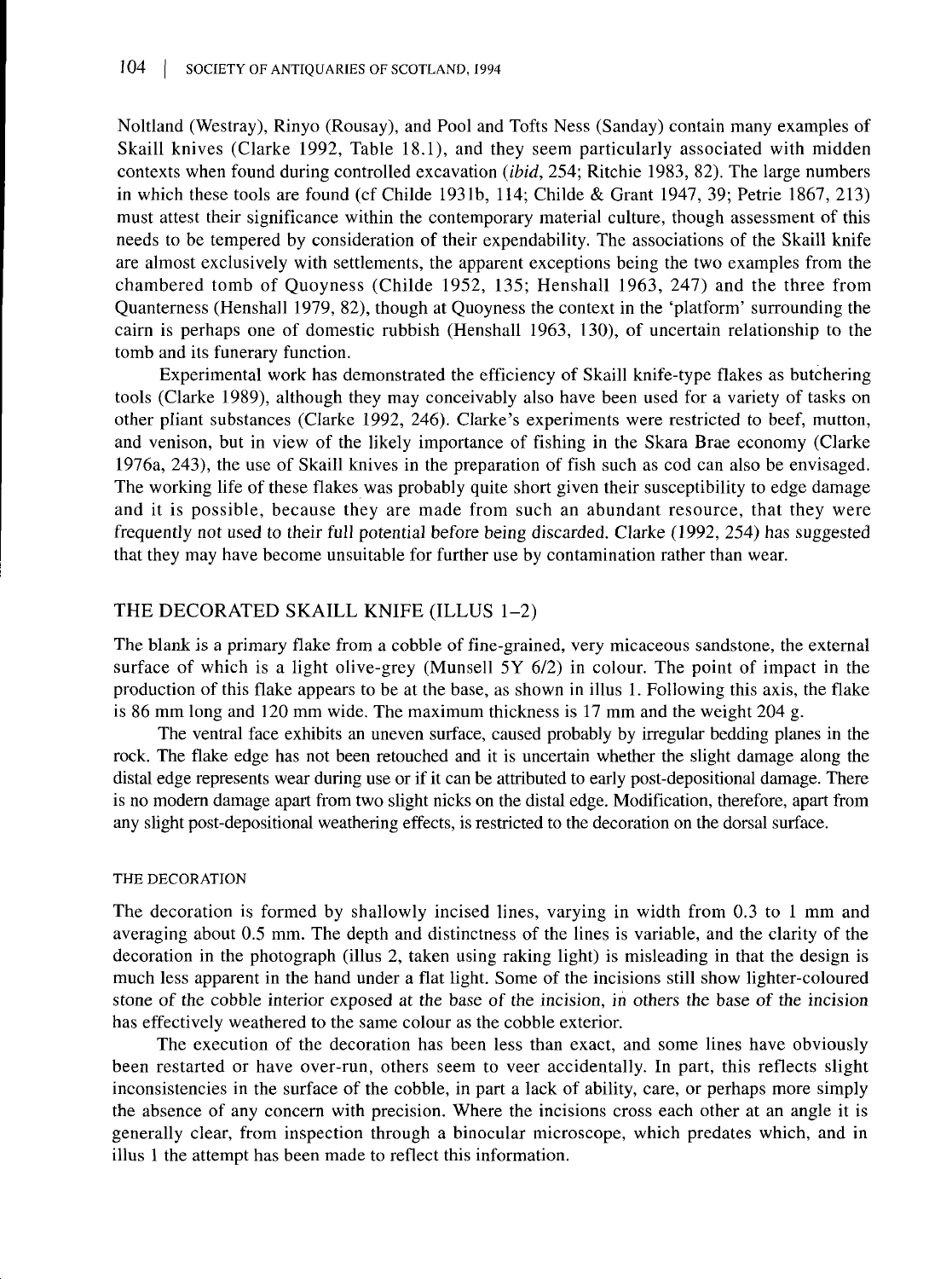

ILLUS 1 Decorated Skaill knife from Skara Brae. Scale 3:4. *(Drawn by Marion O'Neil)*

The design can be described in three main sections, following the orientation in illus 1. At the top, above the first main transverse line, is a triangle, with two sides of a probably uncompleted second triangle on its right. Above these are two lines meeting in a rough V-shape, one line having a pronounced kink.

Across the central part of the surface are two transverse lines with a series of triangular motifs between them. These can be described as formed of four inverted triangles pendent from the upper transverse line which forms their base, with further lines drawn between the lower points of these triangles. The points of the far left and right triangles are linked to the transverse line below by short oblique lines.

Below this are three pendent triangles, the two on the right very small and interlocking, with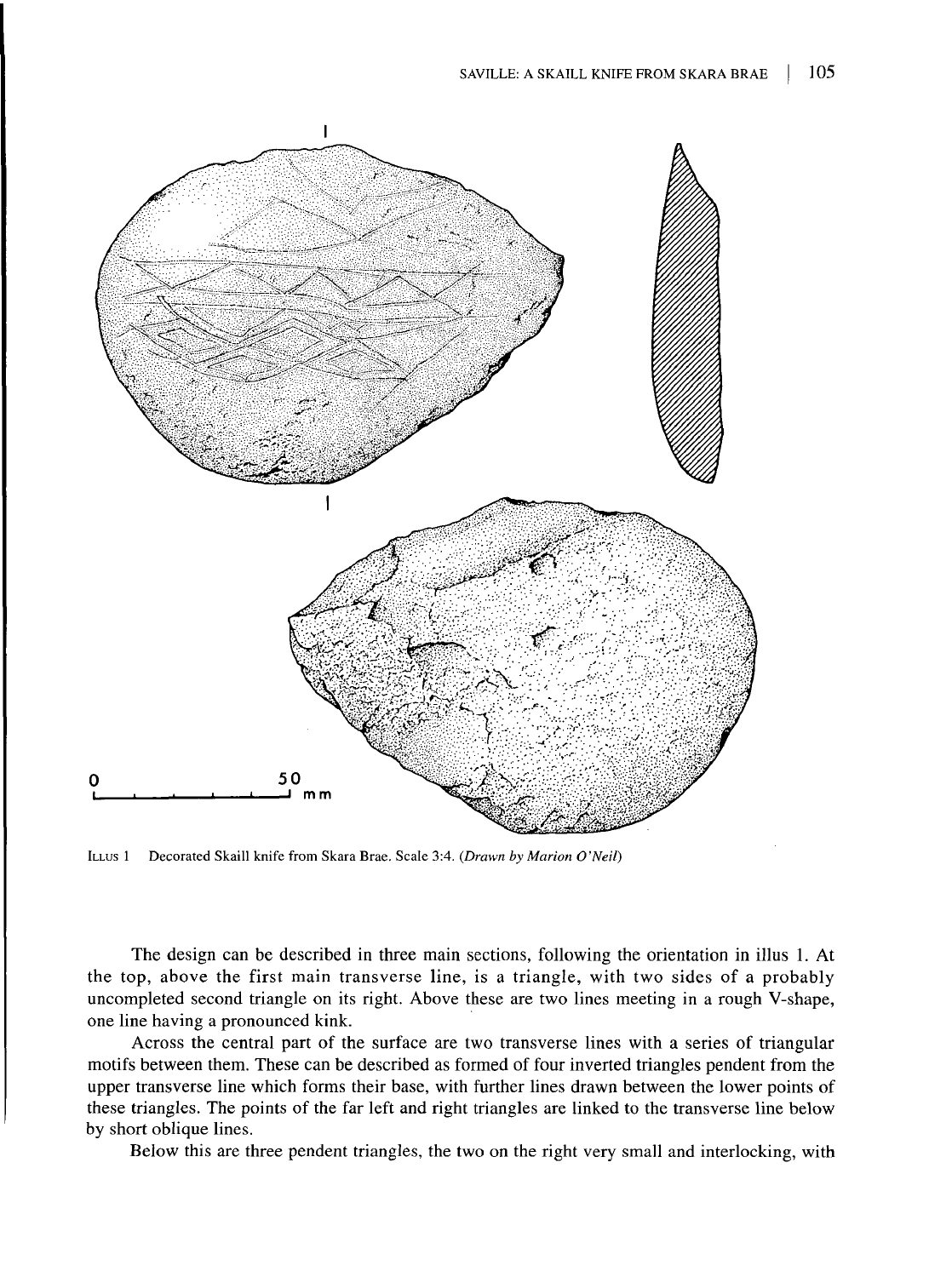

Decorated Skaill knife from Skara Brae. Scale shown in mm and cm. *(Photograph copyright The Trustees of the* ILLUS<sub>2</sub> *National Museums of Scotland)*

the lower transverse line as their base. Parallel with these triangles is a transverse line in the form of a very flattened W, which comprises the top of a linked design of four lozenges, each with a roughly concentric inner lozenge. Finally, there is an oblique line which truncates the tip of the lozenge on the right-hand side.

#### THE TECHNIQUE OF DECORATION

Of the raw materials available to the inhabitants of Skara Brae, only lithic items would have been able to produce the incisions on the Skaill knife.

Childe (1930, 181) suggested three types of incision on decorated stones at Skara Brae, for which he postulated the use of flint tools: (1) scratching using an unworked edge; (2) engraving using a worked flint edge; and (3) carving deep V-shaped grooves using a worked flint. Childe's suggestions appear to have been entirely hypothetical and there is no indication that he attempted to reproduce the kind of decoration involved, nor did he specify the kind of worked flints he envisaged being used for this purpose.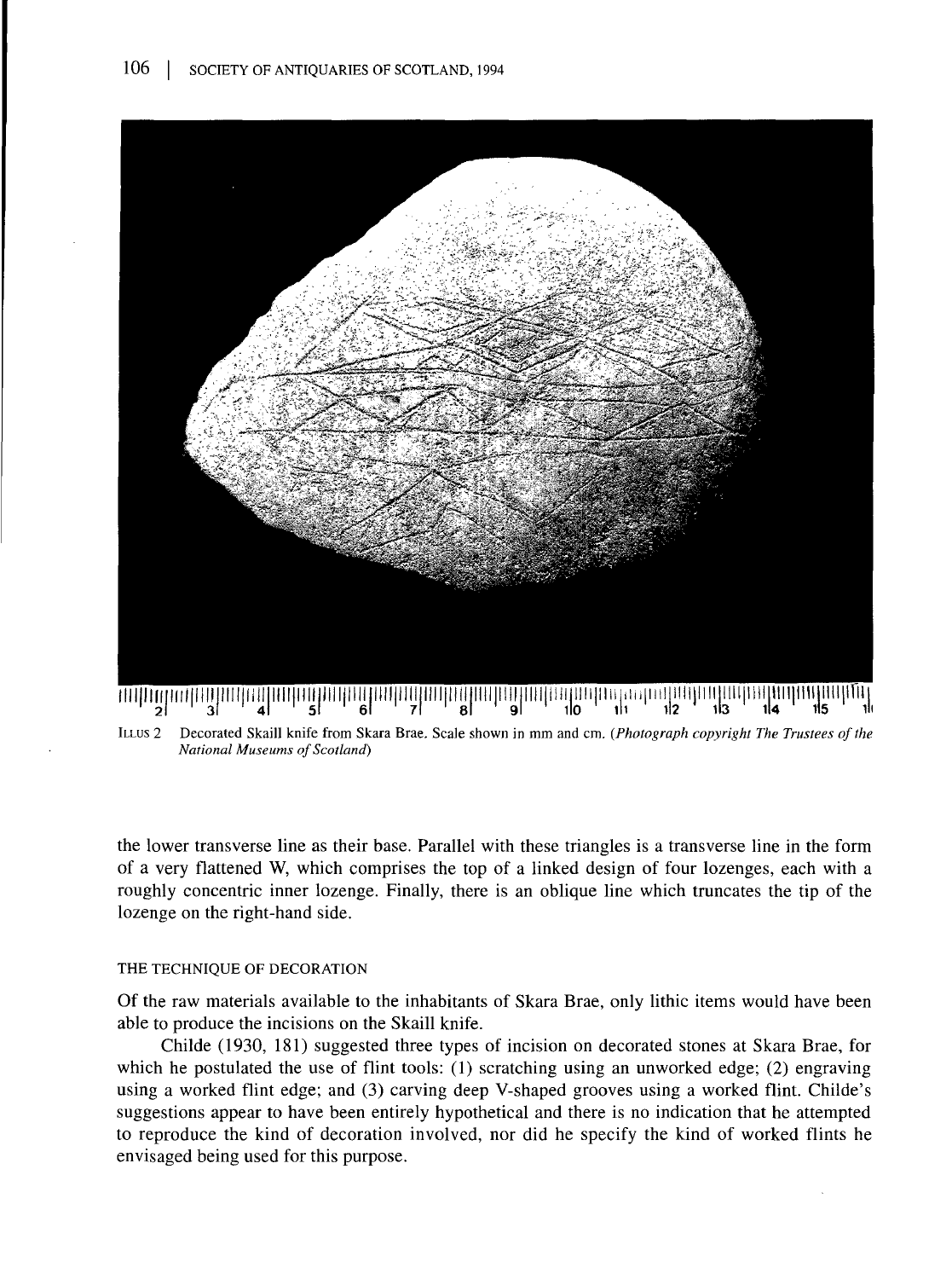Accordingly, some experiments were made to try to reproduce similar incised designs to those in illus 1. As blanks, a selection of actual Skaill knives from Skara Brae (unstratified examples recovered during the 1970s) were used, together with some miscellaneous cobbles from other Orkney locations. As implements, flint flakes and cores, freshly knapped from small beach pebbles, were used, as well as burins and a scraper freshly made from southern English flint. One of the Skaill knives was also used as an implement.

The results, examined under a binocular microscope at enlargements up to  $\times$ 50, were that very similar incisions to those visible in illus 2 could be produced using any sharp flint or stone edge. Variations in depth and width and profile of the incised groove appeared to have as much to do with the hardness of the blank as with the nature of the tool. The harder, more 'quartzy' the cobble surface, the less the edge of the tool would penetrate. There are, of course, many other relevant variables, of which the degree of pressure applied when making the incision is the most obvious. The conclusion is that Childe's suggestion, that worked and unworked flint edges produced detectably different grooves, is unsubstantiated.

Examination of the original Skaill knife and the replica engravings at higher magnifications using a scanning electron microscope (SEM) was considered, and experiments were undertaken in the preparation of latex and silicon rubber moulds of such engravings to assist in this, but it was decided that this was unnecessary. Even at x50 magnification, some observations made in relevant studies using an SEM (eg d'Errico 1988), such as the sequencing of intersecting lines, were possible. Observations which would probably be possible only with the SEM, such as the direction in which the incisions were made, and perhaps whether the originator was right- or left-handed, would not have been very germane to the inquiry. To judge from the observations at  $\times$ 50, the incisions on the experimental pieces were not sufficiently distinctive to allow identification, at whatever magnification, of the type of tool used.

The chipped stone industry from Skara Brae has yet to be studied in detail, but preliminary examination (Wickham-Jones 1977) has indicated a mixture of flint and chert as the raw material, the former predominating and obtained in the form of beach pebbles. Scrapers are the main tooltype, and the overall size of tools and debitage is very small. Two possible burins, one of flint and one of chert, were noted in the sample studied by Wickham-Jones, and they had apparently been used on a hard material *(ibid,* 19), but the experiments reported here suggest that burin-type edges were no more nor less suitable for engraving pebbles than any other unretouched or sharp retouched edge. Incision was even possible with a freshly knapped, still sharp, scraping edge.

Examination at x50 of the artefacts used in making the experimental incisions showed, in the fresh state, marked spalling and crushing of the edge at the point of use, though not of any particularly distinctive type. To the naked eye these edges remained essentially unaltered. Thus there seems little chance of being able to identify any artefact used for this purpose from among a large archaeological assemblage.

## DISCUSSION

Superficially, the most obvious parallel is provided by the well-known decorated stone knife from Skara Brae (Childe 1931a, 63 and Fig 23; Childe 1931b, 114-15 and PI LII,2; Clarke *et al* 1985, 245 and Fig 7.13; NMS reg. no. HA 612), found in the area of House 10 on the eastern side of the settlement. This is, however, a completely different type of tool, and the contrast merits emphasis. Since this knife has been illustrated previously only by photographs, the opportunity is taken here to publish a newly prepared drawing (illus 3).

The maximum dimension of this knife is 76 mm, the maximum thickness 9 mm, and the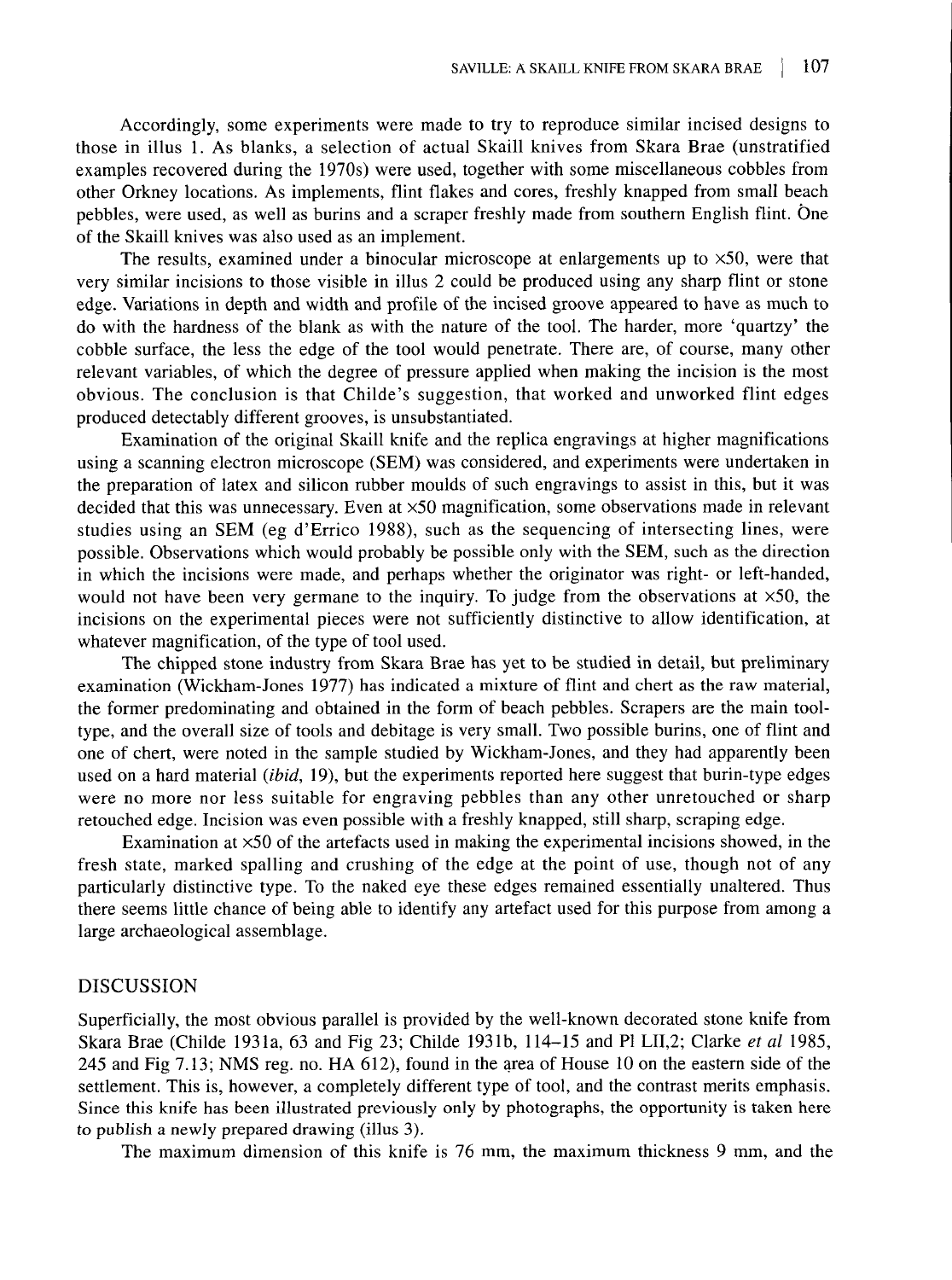weight 70 g. The blank is again of very fine-grained micaceous sandstone, but in this case is a thin pebble, apparently complete, dark greyish-brown (Munsell 10YR 4/2) in colour. It has been modified by the provision of a bifacially bevelled edge, sharpened to a cutting edge on the broad side, and by the blunting of the short edge opposite the sharp one.

This knife has been described as having polished (Childe 193la, 63) or ground surfaces (Clarke *et al* 1985, 245), but it is difficult to be specific about this. It is possible that the morphology is largely natural and that the blank was in origin a slim pebble. There has been some abrasion or grinding of the surfaces as well as the edges, as shown by the striation marks indicated in illus 3, but these could be largely ancillary to the edge sharpening and it is probable that the edge has been sharpened more than once. The undoubted smoothness of the surfaces is as likely to result from repeated handling, and perhaps from being kept in a container such as a leather bag, as from deliberate smoothing.

The decoration on this knife is incised very shallowly, and the incisions are never more than 0.5mm wide. This may imply the use of a sharper tool and more careful work than on the Skaill knife, but it is also probable that the incisions now present are merely the bases of the original ones, which have been worn down during the life of the tool. This explanation would account for the apparent gaps in the incised lines in places, and the fact that the decoration is sometimes rather difficult to distinguish from other surface marks and striations, and that the detail of the overall design is somewhat difficult to appreciate.

The decoration is on one face only and is divided into two triangular fields by a zigzag line with a short gap in the middle of the zigzag. In each of the fields is a triangular design with irregular criss-cross lattice infill.

As Childe (193Ib, 115) rightly maintained, the affinities of the knife shown in illus 3 lie with the other discoidal knives of the Late Neolithic, normally made in flint and usually at least partly polished (Clark 1929). Discoidal knives often have a bevelled, bifacially polished type of edge which precisely matches that on the Skara Brae example (cf Wickham-Jones 1987). Remarkably, the same 1973 excavation context which produced the decorated Skaill knife also contained a small micaceous sandstone knife (roughly rectangular  $52 \times 46$  mm, 6 mm thick, weighing 19.7 g, and dark greyish-brown: Munsell 10YR 4/2), with a bifacially ground edge, but lacking any surface decoration (Clarke 1976b, Fig 5,2). Although small, this knife must be seen as belonging to the same general class of discoidal knives. It has a much cruder appearance than the knife in illus 3, mainly because it is on an unevenly laminated piece of stone and is slightly damaged, but it has been carefully shaped by retouch, and the smoothing of prominent surfaces attests longevity of use.

The discoidal knife type of edge-ground lithic tool is likely to be a curated one; both because, with resharpening, it could be used over and over again, and because, at least in the case of the flint examples, it represented a considerable investment of craft-skill in its manufacture. In this respect the presence of decoration on the Skara Brae example seems exactly appropriate for what was probably a prized personal possession.

On the other hand, the Skaill knife is an entirely expedient tool, incapable of prolonged functional use and on the face of it a wholly inappropriate vehicle for decoration, because the normal pattern of use seems to involve rapid discard. Since, among all the hundreds of Skaill knives examined by archaeologists, this is the only one so far to exhibit decoration, it can also be concluded that it was very unusual for such tools to be incised. The tool used to effect such decoration was probably equally expedient; another Skaill knife or a discarded flint flake could have sufficed for momentary use and been immediately jettisoned.

The type and form of decoration on both these knives have many parallels among other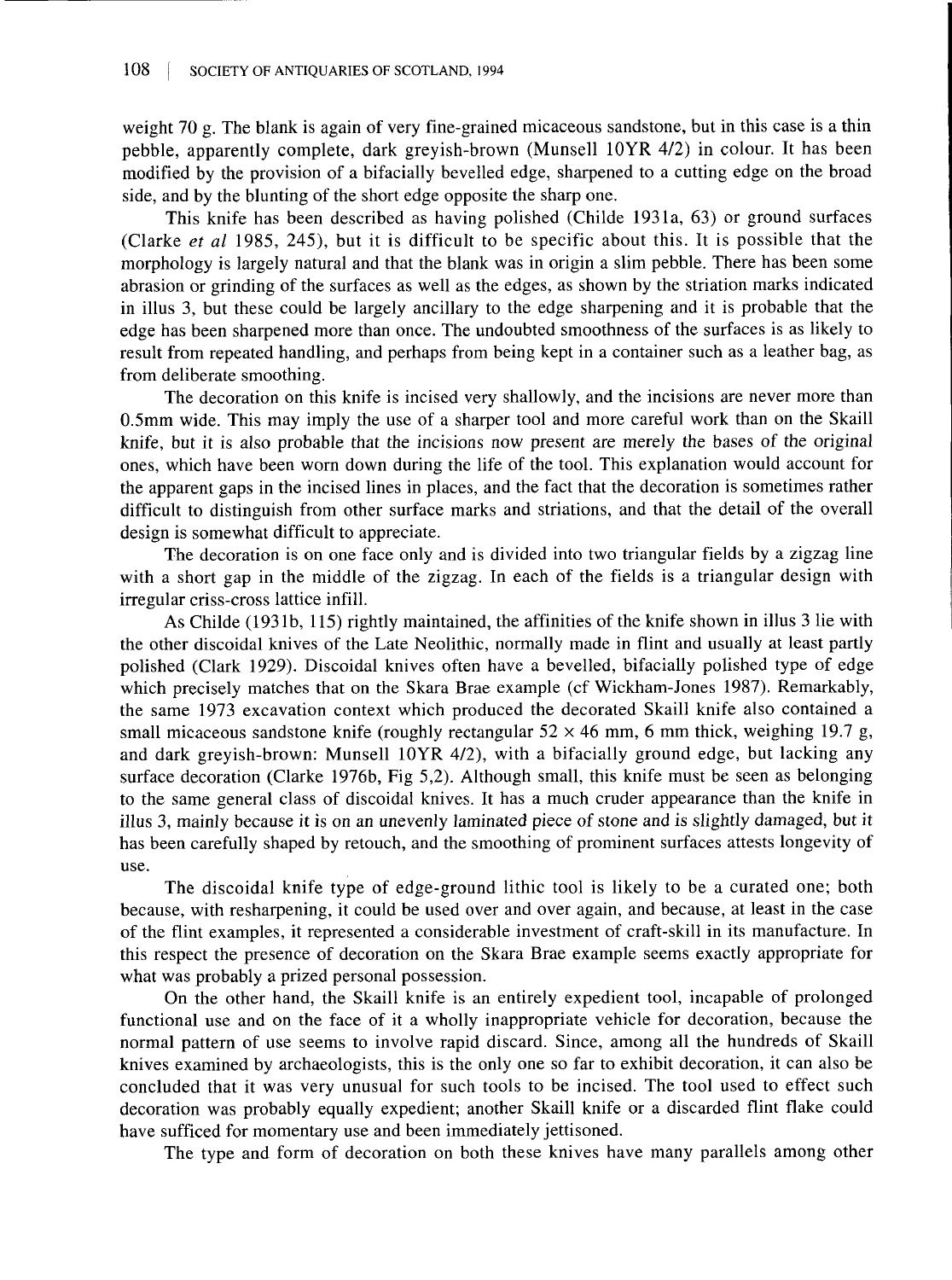

ILLUS 3 Decorated ground-edge stone knife from Skara Brae. Scale 3:4. *(Drawn by Marion O'Neil)*

objects from Skara Brae and from Neolithic sites elsewhere in Orkney. Incised decoration on stone using similar geometric motifs occurs on pebbles (Callander 1931, 97 and Fig 20), on balls (Clarke *et al* 1985, Fig 3.27), on slabs both loose and architectural (Childe 1930, 181-5, Figs 16-21; Childe 1931b, PI LIII.2-3 and PI LIV, 1-2; Clarke *et al* 1985, 245 and Fig 3.18; Richards 1991, Fig 2.3), and even on the inside of the Macs Howe tomb (Ashmore 1986). The famous Brodgar slab provides a veritable thesaurus of incised geometric decoration, including concentric lozenges (Clarke *et al* 1985, 257, Fig 7.20).

Farther afield and from comparable Late Neolithic contexts, the most obvious parallels in the form of portable lithic objects are probably with the two decorated schist 'plaques' from Ronaldsway, Isle of Man (Brace *et al* 1947, 12, PI XX), with their incised chevrons and lozenges; the stone 'plaque' from Graig Lwyd, North Wales (Piggott 1954, 290, Fig 46,7; Warren 1921, 194, Fig 21), with its incised triangles pendent from a double line; and the two chalk 'plaques' from Amesbury, Wiltshire (Harding 1988, Fig 2 and PI 20) with lozenges, zigzags, and chevrons. The Ronaldsway and Amesbury objects are eminently curatable items, if of obscure function, while that from Graig Lwyd is perhaps more *ad hoc* and expedient. The Ronaldsway finds were from the floor of a house, the Graig Lwyd piece from a working floor at a stone axehead quarry, and the Amesbury finds from a pit of possible domestic or 'ritual' aspect; certainly none was from a funerary context.

The decoration on the Skara Brae Skaill knife is simple, in that it appears to be essentially of a single phase, with no suggestion of the complexity that accumulated elements might denote (Marshack 1969). It is also not obviously other than 'decorative', in the sense that nothing about the motifs readily suggests significance of an ideographic or notational kind, as might be the case if there were a sequential, repetitive aspect to the incisions (Marshack 1972). It is rarely profitable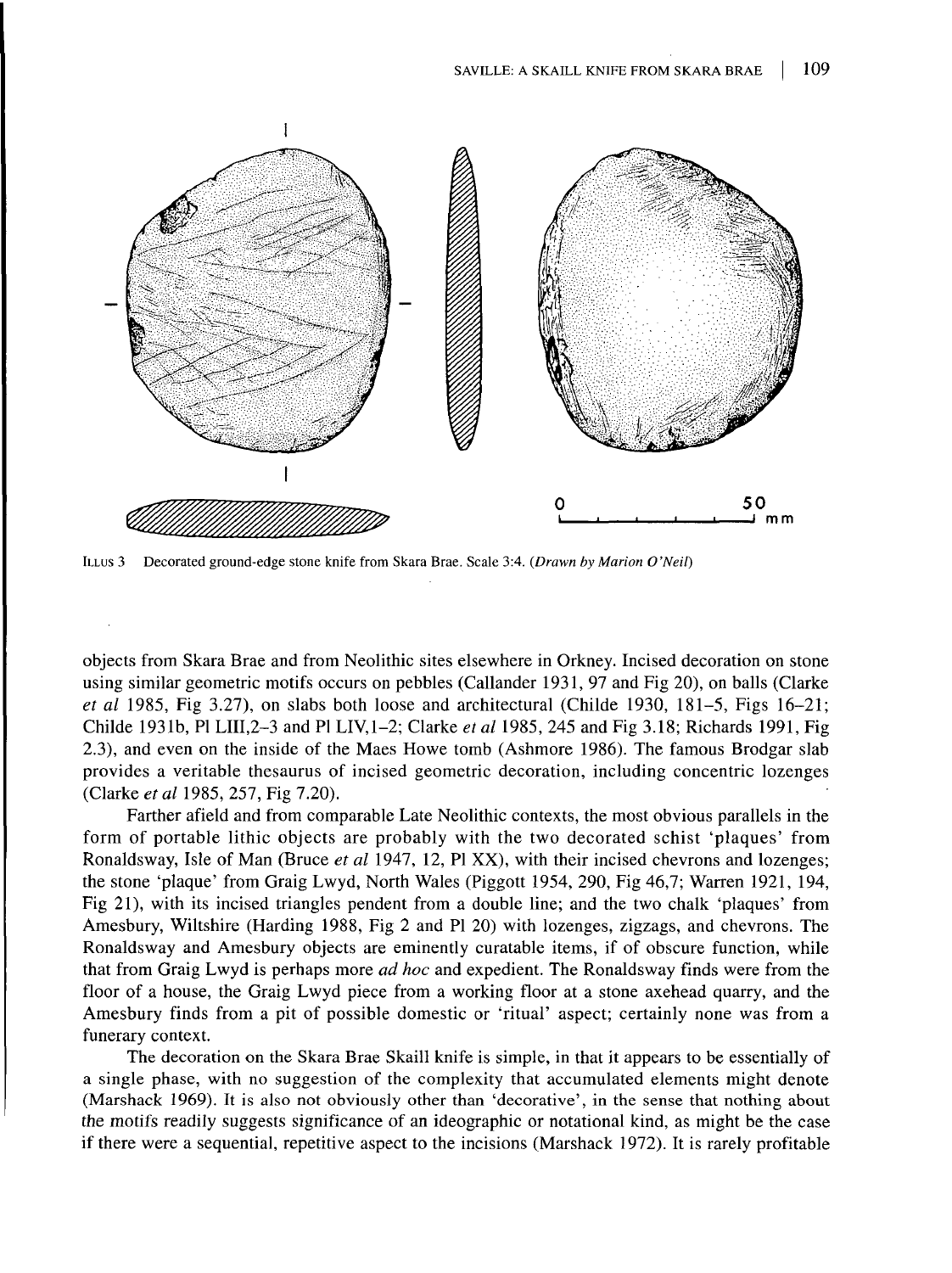to pursue the question of the 'meaning' of such ostensibly abstract, certainly not directly representational, designs as these. As Childe (1931b, 153) maintained, the motifs are '...plainly just decorative or possess at the most an unknowable magico-religious significance...', and they obviously recur in myriad cultural contexts through time (cf Petrie 1930, PI LXI-LXIV). The triangle, lozenge, and other geometric motifs are recurrent traits in European prehistoric art and/or decoration on portable items from the Palaeolithic onwards (Sieveking 1987), and it is not relevant here to indulge in a consideration of abstract symbolism in itself.

It is, however, perhaps worth drawing attention to the similarity between the design on the Skaill knife and those designs found on the Grooved Ware pottery of Orkney, particularly the occurrence of such motifs as pendent triangles and concentric lozenges. These, although relatively rare (especially in comparison with British Beaker pottery decoration, or for that matter with decorated gold lunulae), do appear in various forms, including incision, on the pottery at Skara Brae (eg Childe & Paterson 1929, Fig 31; Childe 1931a, Fig 27.2) and elsewhere, such as Pool (see especially MacSween 1992, Fig 19.1). Could the decoration on this Skaill knife be the casual sketch or trial piece of a potter, using the convenient surface of an already discarded knife in the same way as a modern craft-potter might use the back of an envelope? Perhaps further study of the Skara Brae pottery will produce a precise decorative match.

## ACKNOWLEDGEMENTS

Ann Clarke drew the object of this note to my attention and very kindly supplied much of the information on Skaill knives incorporated here. Alexandra Shepherd provided details of the 1973 excavations and Dr David Clarke allowed publication of the knife in advance of the final excavation report. Theo Skinner prepared experimental moulds of decorated surfaces in the NMS Conservation Laboratory and Dr Alec Livingstone gave geological advice. The two line drawings are the skilful work of Marion O'Neil and the photograph was taken by lan Larner.

### REFERENCES

- Ashmore, P J 1986 'Neolithic carvings in Macs Howe', *Proc Soc Antiq Scot,* 116 (1986), 57-62.
- Bruce, J R, Megaw, E M & Megaw, B R S 1947 'A Neolithic site at Ronaldsway, Isle of Man', *Proc Prehist Soc, 13 (1947), 139-60.*
- Burgess, C & Miket, R (eds) 1976 *Settlement and economy in the third and second millennia BC.* Oxford (=BAR Brit Ser 33).
- Callander, J G 1931 'Notes on certain prehistoric relics from Orkney', *Proc Soc Antiq Scot,* 65 (1930-1), 78-103.
- Childe, V G 1930 'Operations at Skara Brae during 1929', *Proc Soc Antiq Scot,* 64 (1929-30), 158-91.
- Childe, V G 1931a 'Final report on the operations at Skara Brae', *Proc Soc Antiq Scot,* 65 (1930-1), 27-77.
- Childe, V G 1931b *Skara Brae: a Pictish village in Orkney.* London.
- Childe, V G 1952 'Re-excavation of the chambered cairn of Quoyness, Sanday, on behalf of the Ministry of Works in 1951-52', *Proc Soc Antiq Scot,* 86 (1951-2), 121-39.
- Childe, V G & Grant, W G 1947 'A Stone Age settlement at the Braes of Rinyo, Rousay, Orkney (second report)', *Proc Soc Antiq Scot,* 81 (1946-7), 16-42.
- Childe, V G & Paterson, J W 1929 'Provisional report on the excavations at Skara Brae, and on finds from the 1927 and 1928 campaigns', *Proc Soc Antiq Scot,* 63 (1928-9), 225-80.
- Clark, J G D 1929 'Discoidal polished flint knives their typology and distribution', *Proc Prehist Soc East Anglia,* 6(1) (1929), 40-54.